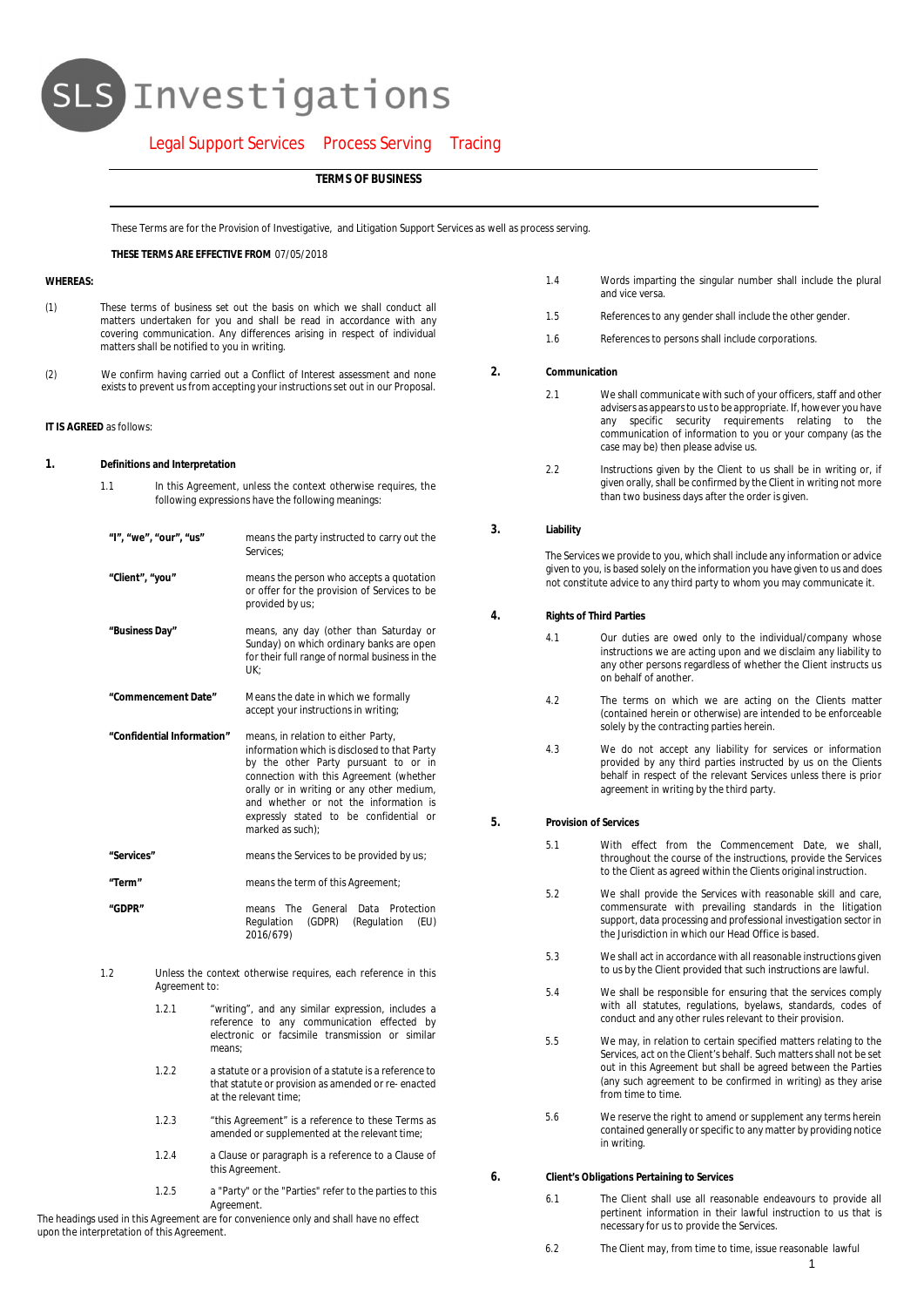instructions to us in relation to our provision of the Services, only insofar as they meet the specifications of the service offered by us.

- 6.3 In the event that we require the decision, approval, consent or any other communication from the Client in order to continue with the provision of the Services or any part thereof at any time, the Client shall provide the same in a reasonable and timely manner.
- 6.4 If any consents, licenses or other permissions are needed from any third parties such as landlords, planning authorities, local authorities, regulatory bodies or similar, it shall be the Client's responsibility to obtain the same in advance of the provision of the Services (or the relevant part thereof) unless otherwise specifically agreed.
- 6.5 If the nature of the Services requires that we have access to the Client's premises or any other location, access to which is lawfully controlled by the Client, the Client shall ensure we have access to the same at the times to be agreed between us and the Client as required.
- 6.6 Any delay in the provision of the Services resulting from the Client's failure or delay in complying with any of the provisions of this Clause 6 shall not be our responsibility or fault.

#### **7. Fees, Payments and Records**

- 7.1 The cost of the Services shall be indicative of the type of work undertaken and it is normal procedure for us to provide an estimate or quotation in each instance along with details of our payment terms, headed appropriately as such. If there are any payment terms, needed appropriately as seen. In there are any changes in the Clients instructions or in the circumstances of the matter at any time these shall be reflected, as the Client deems fit, in an amended estimate or quotation which shall be provided to the Client at the earliest opportunity. In the event that we are unable to provide an estimate, or we shall keep the Client informed of the work in progress on a periodic basis or upon the Clients request.
- 7.2 Where it is necessary to instruct a third party on behalf of the Client, including but not limited to external investigations, we will do so as the Client's agent and the Client shall be responsible for payment of the third parties fees.
- 7.3 We may ask for funds on account to cover for initial fees and disbursements and settlement of third parties' fees. Any request for any such monies shall not be an estimate or a cap on any fee and unless payment was made for a specified purpose, may be used to meet fees when invoiced to the Client.
- 7.4 An Invoice, or receipted invoice, will be rendered at the conclusion of a matter. We reserve the right to render interim invoices during the course of the Services provided. Any particular billing requirements of the Client should be given to us prior to the Services commencing.
- 7.5 Bills are payable in accordance with our Payment Terms which shall be outlined to you in accordance with Clause 7.1 and we reserve the right to charge interest at 8% above the underlying base rate and other charges in relation to late payment and/or debt recovery.

## **8. Confidentiality**

- 8.1 Each Party undertakes that, except as provided by sub-Clause 9.2 or as authorised in writing by the other Party, it shall, at all times during the continuance of this Agreement and in perpetuity after its termination:
	- 8.1.1 keep confidential all Confidential Information;
	- 8.1.2 not disclose any Confidential Information to any other party unless agreed in advance or as required by law, or in response to an order of a Court of competent jurisdiction;
	- 8.1.3 not use any Confidential Information for any purpose other than as contemplated by and subject to the terms of this Agreement;
- 8.1.4 not make any copies of, record in any way or part with possession of any Confidential Information; and
- 8.1.5 ensure that none of its directors, officers, employees, agents, sub-contractors or advisers does any act which, if done by that Party, would be a breach of the provisions of sub-Clauses 8.1.1 to 8.1.4 above.
- 8.2 The provisions of this Clause 8 shall continue in force in accordance with its terms indefinitely, notwithstanding the termination of this Agreement for any reason.
- **9. Documentation/Personal Data**
	- 9.1 We shall, during, and following completion of the Services. retain any documentation or information, that may be foreseen to be required in the future, but in any event for no longer than a period defined within any Act referring to a Limitation period for bringing a legal action in a competent court in the jurisdiction in which the Services were provided and shall dispose, destroy or delete any information which is deemed to be extraneous.
	- 9.2 During such retention period personal data processed by us on the Clients behalf will be kept securely and where transferred to the Client or a sub-processor or third party instructed by the client, it shall be encrypted with a unique password communicated to the recipient separately and compliant with the requirements under Article 32 of the General Data Protection Regulations (GDPR).
	- 9.3 We will, if so instructed, offer to the Client or data subject, without charge, assistance should a data subject formally serve upon the Client a Subject Access Request or other obligation under chapter III GDPR. Any Subject Access Request served on us directly will be referred to the Client immediately upon receipt.
	- 9.4 In the event of a data breach during the processing of personal data under the terms of this contract the Client shall be notified immediately, and we will provide assistance to the Client in order to comply with Article 28(f) of GDPR.
	- 9.5 We shall upon request submit audits and undertake to inspect and provide the Client with requisite information to ensure compliance with its Article 28 obligations. We will inform the Client immediately if there is a danger of something infringing the GDPR or other data protection law of the United Kingdom, EU or a member state.
	- 9.6 Where we have appointed a Data Protection Officer, they shall be named on our website.
	- 9.7 For the avoidance of doubt instructions are accepted on the basis that our services are conducted under the direction of the Client and as such we shall be deemed to be the Data Processor and the Client, and/or the principal shall be deemed the Data Controller, unless we determine the manner and the purpose of the processing, in which case, we shall be Data Controller or Joint Data Controller. The handling of personal data will be in accordance with the Clients instructions and direction.
	- 9.8 All instructions are carried out with due consideration given to the provisions and requirements of the Bribery Act 2010 and accordingly no part of the instructions will be conducted in breach thereof.
	- 9.9 We shall meet the responsibilities to ensure all staff, internal, external or contracted and its supply chain workers are not victims of modern slavery or human trafficking. The safeguards against modern slavery or human trafficking are carried out with due diligence procedures.
- **10. Limitation of Liability**
	- 10.1 This Clause 10 sets out the entire financial liability of the Parties (including that for the acts or omissions of their employees, agents or subcontractors) to each other for any breach of this Agreement; any use made by the Client of Services; and any representation, statement or tortious act or omission (including, but not limited to, negligence and breach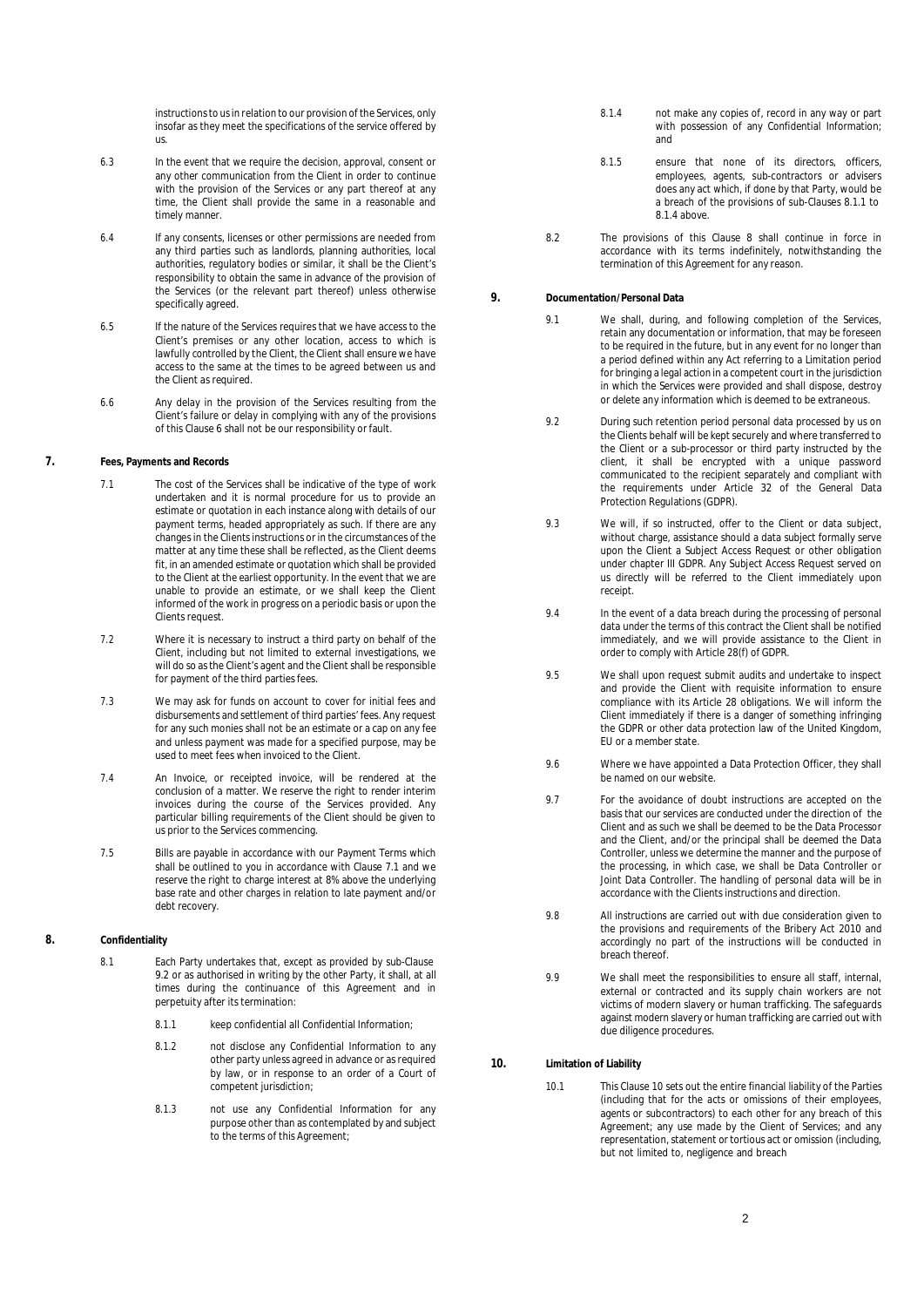of statutory duty) arising out of or in connection with this **Agreement** 

- 10.2 Neither Party shall be liable to the other, whether in contract, tort (including negligence), restitution, or for breach of statutory duty or misrepresentation for any loss of profit, loss of goodwill, loss of business opportunity, loss of anticipated saving, loss or corruption of any data or information, or any special, indirect or consequential damage or loss that may be suffered by the other Party that arises out of or in connection with this Agreement.
- 10.3 Without prejudice to Clause 10, our total liability arising out of or in connection with this Agreement (whether in contract, tort (including negligence), restitution, for breach of statutory duty or misrepresentation or otherwise) shall be limited to the value of the services in respect of any and all other acts or omissions.

#### **11. Force Majeure**

- 11.1 No Party to this Agreement shall be liable for any failure or delay in performing their obligations where such failure or delay results from any because that is beyond the reasonable control of that Party. Such causes include, but are not limited to: power failure, internet service provider failure, industrial action, civil unrest, fire, flood, storms, earthquakes, acts of terrorism, acts of war, governmental action or any other event that is beyond the control of the Party in question.
- 11.2 In the event that a Party to this Agreement cannot perform their obligations hereunder as a result of force majeure for a continuous period of 4 weeks, the other Party may at its discretion terminate this Agreement by written notice at the end of that period. In the event of such termination, the Parties shall agree upon a fair and reasonable payment for any and all Goods delivered and/or any and all Services provided up to the date of termination. Such payment shall take into account any prior contractual commitments entered into in reliance on the performance of this Agreement.

#### **12. Term and Termination**

- 12.1 This Agreement shall remain in force from the commencement date of this Agreement and shall continue to the termination of this Agreement
- 12.2 We will treat as confidential all information concerning the Clients business affairs received as a result of instructions received and not disclose the information to any third party save to those persons whom we deem necessary and solely for the purpose of the carrying out the Clients instructions unless such information (a) is or becomes generally available to the public or (b) is required to be disclosed in any jurisdiction by a law.
- 12.3 We, in the provision of the services, may be required to outsource all or part of the services to a sub-contractor/subprocessor. It is unequivocally agreed that this is solely within our discretion and that you acknowledge that you specifically agree to us doing so. Wherever possible, any sub- contractor/subprocessor will be a Member of the Association of British Investigators, and you can find details of their members on their website at www.abi.org.uk. In some instances, we will use subcontractors/sub-processors who are not members of the Association of British Investigators, but that meet our requirements as specialists. In the event that we do so, we will notify you of their details. If you do not give permission for us to instruct sub-contractors/sub-processors at our sole discretion, you must notify us in writing in the initial instruction or as soon as reasonably practical thereafter and in any event before we commence the services, and we will then seek your further permissions if necessary. It is acknowledged that all subcontractors/sub-processors will be bound by all of the conditions contained within these terms.
- 12.4 For the purpose of law enforcement and/or fraud awareness/prevention or enforcement it is agreed that nonpersonal data acquired by us may be shared at our discretion. Personal data however will remain confidential.
- 12.5 We reserve the right to conduct due diligence prior to the commencement of the Services of the client and their instructions. This may require proof of the Clients identity and

or compliance with the Money Laundering Regulations in the jurisdiction in which the Services are to be provided.

- 12.6 We reserve the right to terminate the provision of our services to the Client by providing written notice delivered to the Clients address or by email. The Client may also terminate their instructions to us on any matter at any time by providing us with written notification. Notwithstanding any termination by either party, the Client agrees to pay any outstanding fees and costs incurred up to the date of termination or the fixed fee agreed.
- 12.7 In accordance with clause 12.3 above, in the unlikely event that we cease trading, or you are unable to contact us for a period of not less than 4 weeks, any sub-contractor/sub-processor instructed by us, will, by default, become joint data controller with you. In this event, and if you are unaware of whom the subcontractor/sub-processor is, you should contact the Secretariat at the Association of British Investigators who may be able to locate the information for you. Once you are in contact with that Member, the Member, shall cease to be joint data controller, and shall, in accordance with clause 12.3 which binds them to these terms, revert to the position of processor/sub-processor.

## **13. Effects of Termination**

Upon the termination of this Agreement for any reason:

- 13.1 any sum owing by either Party to the other under any of the provisions of this Agreement shall become immediately due and payable;
- 13.2 all Clauses which, either expressly or by their nature, relate to the period after the expiry or termination of this Agreement shall remain In full force and effect;
- 13.3 termination shall not affect or prejudice any right to damages or other remedy which the terminating Party may have in respect of the event giving rise to the termination or any other right to damages or other remedy which any Party may have in respect of any breach of this Agreement which existed at or before the date of termination;
- 13.4 subject as provided in this Clause 13 and except in respect of any accrued rights neither Party shall be under any further obligation to the other; and
- 13.5 each Party shall (except to the extent referred to in Clause 8) immediately cease to use, either directly or indirectly, any Confidential Information, and shall immediately return to the other Party any documents in its possession or control which contain or record any Confidential Information upon request of the other Party.

#### **14. No Waiver**

No failure or delay by either Party in exercising any of its rights under this Agreement shall be deemed to be a waiver of that right, and no waiver by either Party of a breach of any provision of this Agreement shall be deemed to be a waiver of any subsequent breach of the same or any other provision.

# **15. Further Assurance**

- 15.1 Each Party shall execute and do all such further deeds, documents and things as may be necessary to carry the provisions of this Agreement into full force and effect.
- 15.2 From time to time we may wish to issue publicity about our Services which may include details of previous cases or case scenarios we shall make no specific references to the Clients matter which may reveal or otherwise lead to be revealed any information which shall be subject to Clause 8 herein.
- 15.3 We reserve the right to act on behalf of other individuals/companies who operate in the same locality as the Client or any related subject area subject to our obligations of confidentiality and Conflict of Interest as contained herein.
- 15.4 In the event that the Client is not satisfied with the Service provided, a written complaint should be made to us in the first instance. All complaints will be handled in an efficient manner and all attempts will be made to solve them quickly. In the